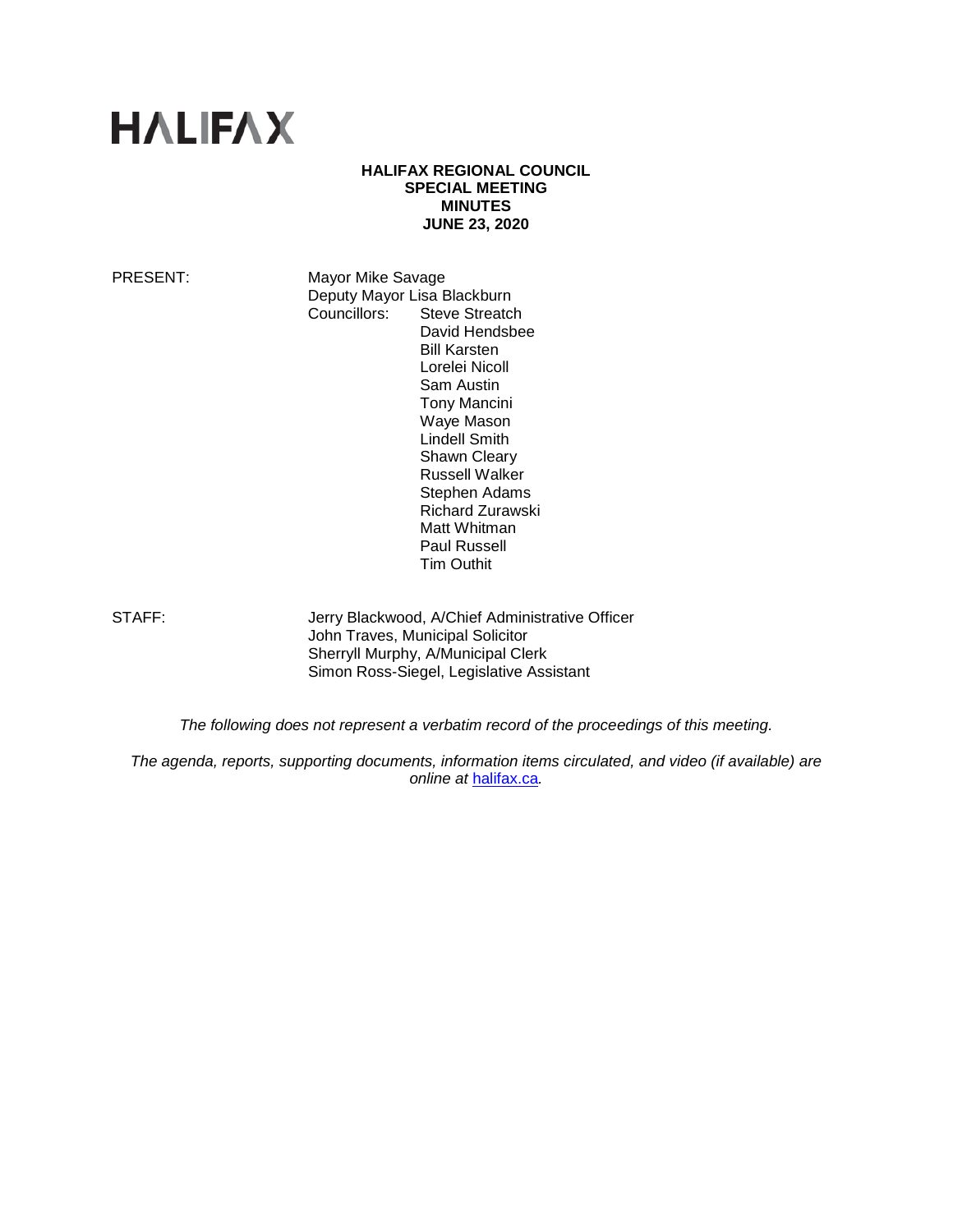*The special meeting was called to order at 1:03 p.m., and recessed at 3:10 p.m. Council reconvened in at 3:27 p.m. Council moved into an In Camera (In Private) session at 5:15 p.m. and reconvened at 5:53 p.m. Council adjourned at 6:01 p.m.*

# **1. CALL TO ORDER**

The Mayor called the meeting to order at 1:03 p.m. and Council paused for a moment of reflection.

**2. APPROVAL OF MINUTES – Special Budget Committee May 12, 13, 15, 19, 20, 21, 22, 26, 28, 29 and June 9, 2020 and Special Regional Council April 2, 9, 14, 28, May 12, 26 and June 9, 2020**

MOVED by Councillor Nicoll, seconded by Councillor Russell

**THAT the Special Budget Committee May 12, 13, 15, 19, 20, 21, 22, 26, 28, 29 and June 9, 2020 and Special Regional Council April 2, 9, 14, 28, May 12, 26 and June 9, 2020 be approved as circulated.**

### **MOTION PUT AND PASSED.**

## **3. APPROVAL OF THE ORDER OF BUSINESS**

Deletions:

9.1.8 Infrastructure Funding Application - Active Transportation Enhancements - Mineville Road

Council requested to deal with item 9.1.7 Award – Tender 20-153 Wharf and Pier Repairs before item 9.1.6 HalifACT 2050 – Acting on Climate Together.

Councillor Hendsbee requested to bring forward Information Item 1. Private and Confidential In Camera (In Private) Information Report - re: Property Matter to the next special meeting of Regional Council.

Councillor Cleary requested to bring forward Information Item 2. Memorandum from the Director of Legal and Legislative Services dated May 12, 2020 re: Procedure for Appointment of Traffic Authority to the next special meeting of Regional Council.

MOVED by Deputy Mayor Blackburn, seconded by Councillor Nicoll

### **THAT the agenda be approved as amended.**

Two-third majority vote required.

### **MOTION PUT AND PASSED.**

### **4. CONSENT AGENDA**

Council agreed to remove items 9.1.1 and 9.1.5 from the consent agenda.

MOVED by Councillor Whitman, seconded by Councillor Hendsbee

### **THAT Halifax Regional Council approve agenda item 9.1.3.**

### **MOTION PUT AND PASSED UNANIMOUSLY.**

**5. CALL FOR DECLARATION OF CONFLICT OF INTERESTS**

**6. CONSIDERATION OF DEFERRED BUSINESS – June 9, 2020**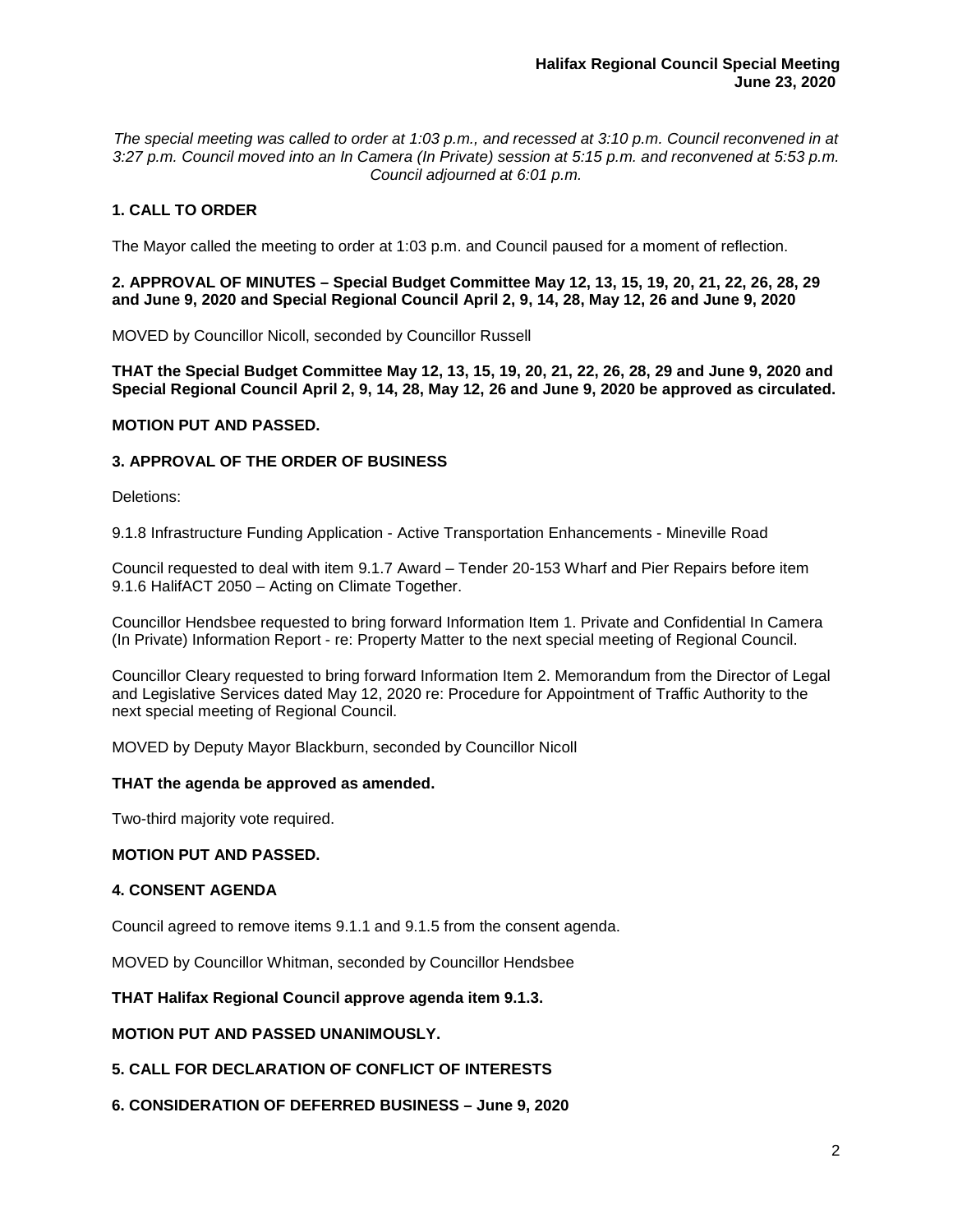# **6.1 Councillor Austin - Cart Based Garbage and Recycling Collection**

The following was before Council:

- An information report dated March 11, 2020
- A request for Council's consideration form from Councillor Austin

MOVED by Councillor Austin, seconded by Councillor Mancini

**THAT Halifax Regional Council request the Chief Administrative Officer develop terms of reference for a solid waste strategy review and to include transitioning the garbage and recycling programs to a cart-based collection program in the review, pending a decision from the Province of Nova Scotia on the status of future legislation with respect to the municipal recycling program and Extended Producer Responsibility.**

**MOTION PUT AND PASSED.** (16 in favour, 1 against)

In favour: Mayor Savage, Deputy Mayor Blackburn, Councillors Streatch, Hendsbee, Karsten, Nicoll, Austin, Mancini, Mason, Smith, Cleary, Walker, Adams, Zurawski, Russell, Outhit

Against: Councillor Whitman

### **7. CORRESPONDENCE, PETITIONS & DELEGATIONS 7.1 Correspondence**

The Clerk noted that correspondence was received for item: 9.1.2. This correspondence was circulated to Council.

For a detailed list of correspondence received refer to the specific agenda item.

# **7.2 Petitions 7.2.1 Councillor Mason**

Councillor Mason submitted a petition from 1,132 residents requesting that a portion of Henry Street be closed for the summer and fall seasons to allow a temporary expansion of the Coburg Social patio.

# **7.2.2 Councillor Russell**

Councillor Russell submitted a petition from residents requesting to appeal the development of an apartment complex in an established residential subdivision on Pinehill Drive near the corner of Sackville Drive.

# **8. INFORMATION ITEMS BROUGHT FORWARD – NONE**

### **9. REPORTS 9.1 CHIEF ADMINISTRATIVE OFFICER 9.1.1 Free Transit on Election Days**

The following was before Council:

• A staff recommendation report dated March 11, 2020

MOVED by Councillor Cleary, seconded by Councillor Karsten

**THAT Halifax Regional Council continue with the current practice of not offering free transit on election days.**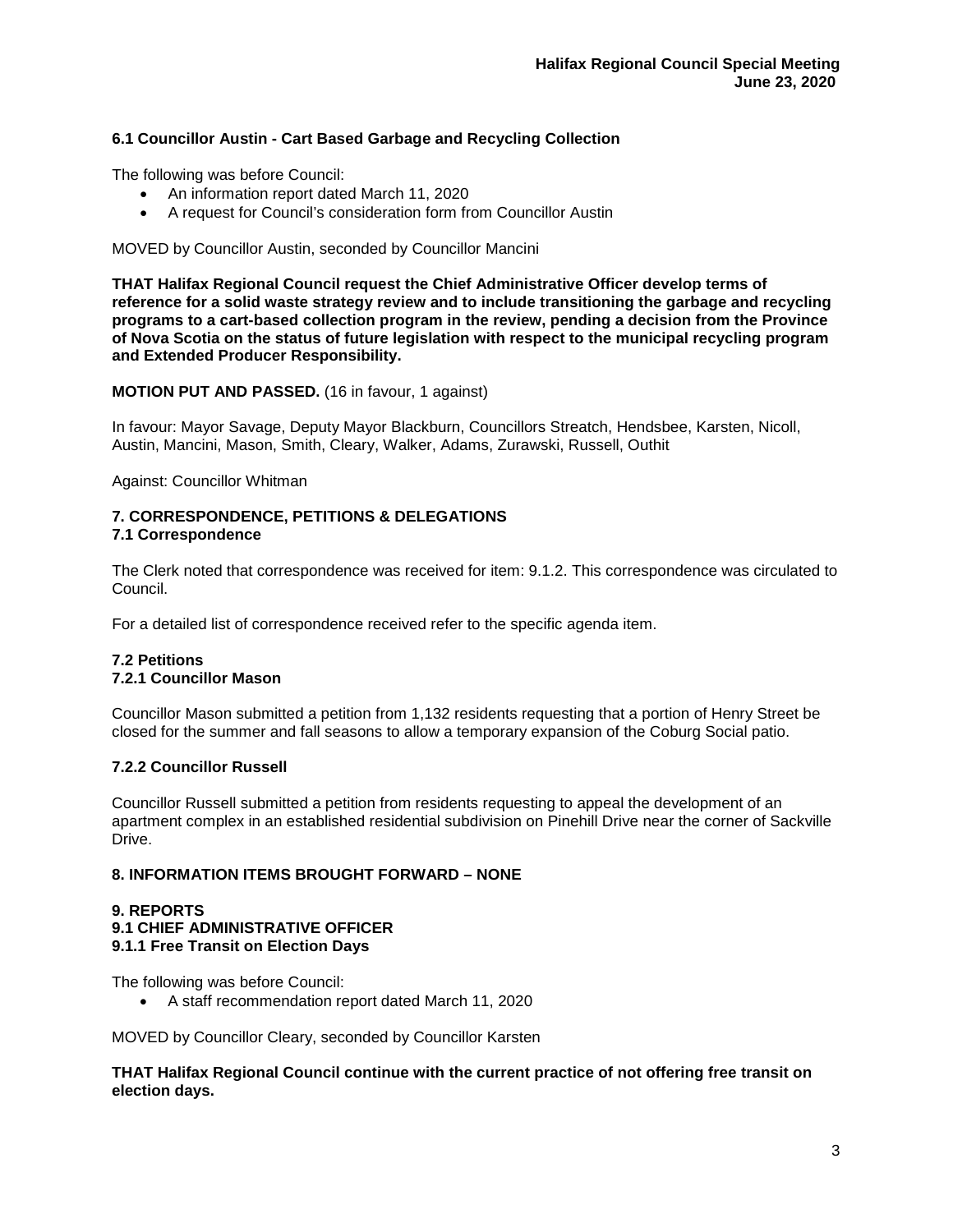## **MOTION PUT AND PASSED.** (14 in favour, 3 against)

In favour: Mayor Savage, Deputy Mayor Blackburn, Councillors Streatch, Hendsbee, Karsten, Nicoll, Austin, Mancini, Mason, Walker, Adams, Zurawski, Russell, Outhit

Against: Councillors Smith, Cleary, Whitman

### **9.1.2 Addition of Candidate Routes to Active Transportation Priorities Plan - Community of East Preston, Crichton Avenue, Glen Manor Drive and Micmac Boulevard**

The following was before Council:

- A staff recommendation report dated February 6, 2020
- Correspondence from Steve Bedard and Susanna Fuller, Joanne Bealy and Evelyn C White, Bill Campbell, Meghan Doucette, Sara Kirk, Gwen Davies, Katherine Kitching, Amy Lachance, Matthew Neville, Marcia DeSantis, Jessica Jackman and Holly Gillis, Natalia Diaz-Insense and Claudette Colley

MOVED by Councillor Hendsbee, seconded by Councillor Cleary

### **THAT Halifax Regional Council:**

**1. suspend the rules of procedure under Schedule 7 of the Transportation Standing Committee Terms of Reference under Administrative Order One, the Procedures of the Council Administrative Order; and**

**2. amend the Active Transportation Priorities Plan by designating components of the Community of East Preston Active Transportation Plan, Crichton Avenue, Glen Manor Drive and Micmac Boulevard as "candidate routes" in the Active Transportation Priorities Plan as described in the staff report dated February 6, 2020.**

## **MOTION PUT AND PASSED UNANIMOUSLY.**

Two-third majority vote required.

### **9.1.3 Eastern Shore Recreation Commission – Facility Operating Agreement**

The following was before Council:

• A staff recommendation report dated January 10, 2020

This matter was approved as part of the consent agenda.

MOVED by Councillor Whitman, seconded by Councillor Hendsbee

**THAT Halifax Regional Council authorize the Chief Administrative Officer to negotiate and execute a Facility Operating Agreement with Eastern Shore Recreation Commission substantially in the same form as set out in Attachment 2 of the staff report dated January 10, 2020.**

### **MOTION PUT AND PASSED UNANIMOUSLY.**

### **9.1.4 Award – Tender 20-217 Bayers Road, Transit Priority Corridor – Phase 1**

The following was before Council:

• A staff recommendation report dated May 27, 2020

MOVED by Councillor Cleary, seconded by Councillor Smith

### **THAT Halifax Regional Council:**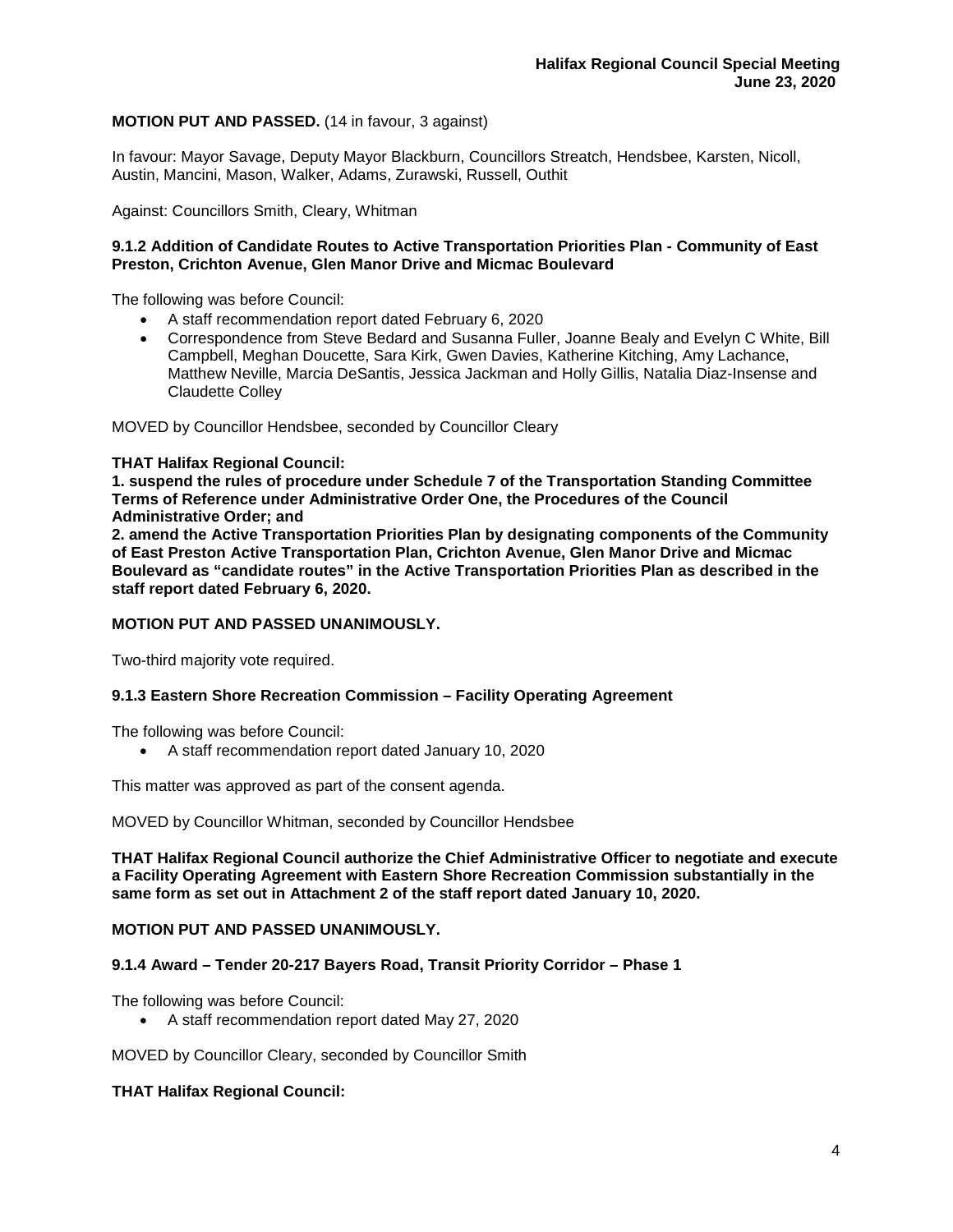**1. Waive the requirement for the Audit and Finance Standing Committee to approve a budget increase from cost sharing of over \$500K, before proceeding to Regional Council;**

**2. Approve a budget increase of \$1,463,433 (net HST included) to Project Account No. CT200002 – Major Strategic Multi Modal Corridor: Bayers Road, funded through cost sharing with Halifax Water;**

**3. Award Tender No. 20-217, Bayers Road Transit Priority Corridor – Phase 1 as a multi-year project, to the lowest bidder meeting specifications, Dexter Construction Company Limited for a Total Tender Price of \$7,438,643.21 (net HST included) with funding from Capital Account No. CT200002 – Major Strategic Multi Modal Corridor: Bayers Road, as outlined in the Financial Implications section of the staff report dated May 27, 2020;** 

**4. Award the Construction Services component of Request for Proposal (RFP) No. 18-302 Consulting Services - Bayers Road Detailed Design, to WSP Canada Inc. in the amount of \$114,503.94 (net HST included).**

# **MOTION PUT AND PASSED.** (15 in favour, 2 against)

Two-third majority vote required.

In favour: Mayor Savage, Deputy Mayor Blackburn, Councillors Streatch, Hendsbee, Karsten, Nicoll, Austin, Mancini, Mason, Smith, Cleary, Walker, Adams, Zurawski, Outhit

Against: Councillor Whitman, Russell

# **9.1.5 Award - Tender 20-208 – Young Street and Robie Street Transit Priority Corridor – Phase I**

The following was before Council:

• A staff recommendation report dated June 11, 2020

MOVED by Councillor Smith, seconded by Councillor Cleary

**THAT Halifax Regional Council award Tender No. 20-208, Young Street and Robie Street Transit Priority Corridor – Phase 1 – West Region, to the lowest bidder meeting specifications, Dexter Construction Company Limited for a Total Tender Price of \$2,536,251.16 (net HST included) with funding from Capital Account No. CT200006 – Major Strategic Multi Modal Corridor: Robie St. and Young St. and Capital Account CM000009 – Transit Priority Measures as outlined in the Financial Implications section of the staff report dated June 11, 2020.**

# **MOTION PUT AND PASSED.** (15 in favour, 2 against)

In favour: Mayor Savage, Deputy Mayor Blackburn, Councillors Streatch, Hendsbee, Karsten, Nicoll, Austin, Mancini, Mason, Smith, Cleary, Walker, Adams, Zurawski, Outhit

Against: Councillors Whitman, Russell

# **9.1.6 HalifACT 2050 – Acting on Climate Together**

The following was before Council:

- A REVISED staff recommendation report dated May 4, 2020
- A staff presentation dated June 23, 2020

Peter Duncan, Manager of Infrastructure and Planning, and Shannon Miedema, Manager of Energy and Environment gave an overview of HalifACT2050, a climate mitigation and adaptation plan to transition to a low-carbon community.

MOVED by Councillor Zurawski, seconded by Deputy Mayor Blackburn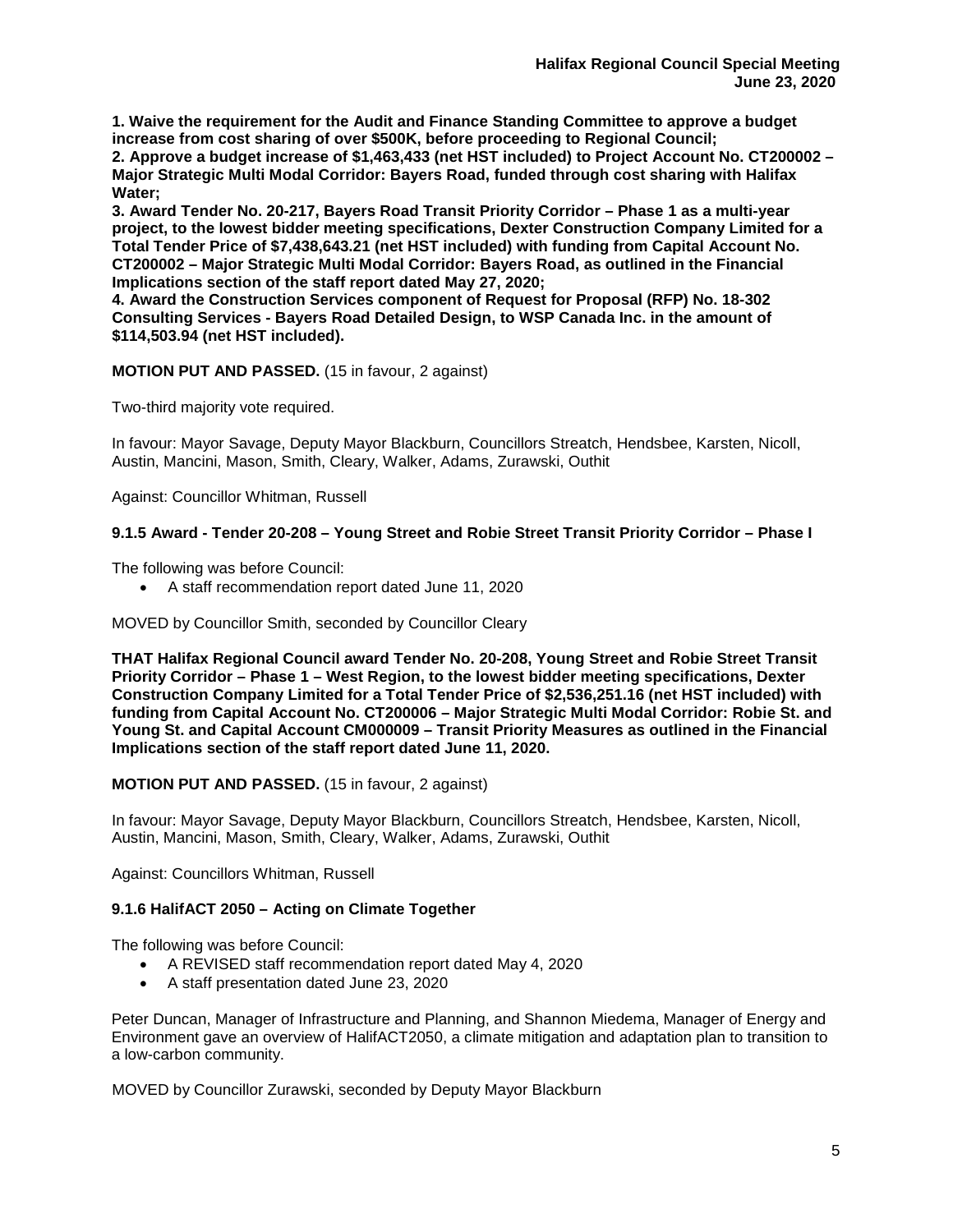**THAT Halifax Regional Council:**

**1. Authorize the direction contained in the HalifACT 2050: Acting on Climate Together plan, as contained in Attachment A of the staff report dated May 4, 2020.**

**2. Direct the Chief Administrative Officer to carry out the actions contained in the HalifACT 2050: Acting on Climate Together plan as part of the multi-year budgeting and business planning process, including establishing a target of net-zero municipal operations by the year 2030.**

**3. Direct the Chief Administrative Officer to prioritize efforts in the following critical core areas:**

**a) Create new energy retrofit and renewable energy programming;**

**b) Develop a detailed and costed plan for retrofitting existing municipal buildings to be net-zero ready and climate resilient;**

**c) Develop an electric vehicle strategy, increase charging infrastructure and replace fleet vehicles with electric vehicles;**

**d) Explore opportunities to require net-zero standards for new buildings in the municipality;**

**e) Develop a framework for assessing and protecting critical infrastructure;**

**f) Support communities for climate adaptation and climate-related emergencies; and**

**g) Develop a financing strategy to operationalize the HalifACT 2050 plan over 30 years.**

**4. Accept in principle the need to resource the plan and direct the Chief Administrative Officer to return to Regional Council with a resource plan at the appropriate time, when the Municipality is in a more financially stable position.**

**5. Request that the Chief Administrative Officer provide annual progress reports on the implementation of the HalifACT 2050: Acting on Climate Together plan, to Regional Council through the Environment and Sustainability Standing Committee.**

MOVED by Councillor Austin, seconded by Councillor Mason

**THAT part 4 of the motion be amended to read "Accept in principle the need to resource the plan and direct the CAO to return to Council with a resource plan for consideration in the 2021/2022 budget."**

### **MOTION TO AMEND PUT AND PASSED UNANIMOUSLY.**

Not present: Councillor Nicoll

The amended motion now reads:

**THAT Halifax Regional Council:**

**1. Authorize the direction contained in the HalifACT 2050: Acting on Climate Together plan, as contained in Attachment A of the staff report dated May 4, 2020.**

**2. Direct the Chief Administrative Officer to carry out the actions contained in the HalifACT 2050: Acting on Climate Together plan as part of the multi-year budgeting and business planning process, including establishing a target of net-zero municipal operations by the year 2030.**

**3. Direct the Chief Administrative Officer to prioritize efforts in the following critical core areas:**

**a) Create new energy retrofit and renewable energy programming;**

**b) Develop a detailed and costed plan for retrofitting existing municipal buildings to be net-zero ready and climate resilient;**

**c) Develop an electric vehicle strategy, increase charging infrastructure and replace fleet vehicles with electric vehicles;**

**d) Explore opportunities to require net-zero standards for new buildings in the municipality;**

**e) Develop a framework for assessing and protecting critical infrastructure;**

**f) Support communities for climate adaptation and climate-related emergencies; and**

**g) Develop a financing strategy to operationalize the HalifACT 2050 plan over 30 years.**

**4. Accept in principle the need to resource the plan and direct the CAO to return to Council with a resource plan for consideration in the 2021/2022 budget.**

**5. Request that the Chief Administrative Officer provide annual progress reports on the implementation of the HalifACT 2050: Acting on Climate Together plan, to Regional Council through the Environment and Sustainability Standing Committee.**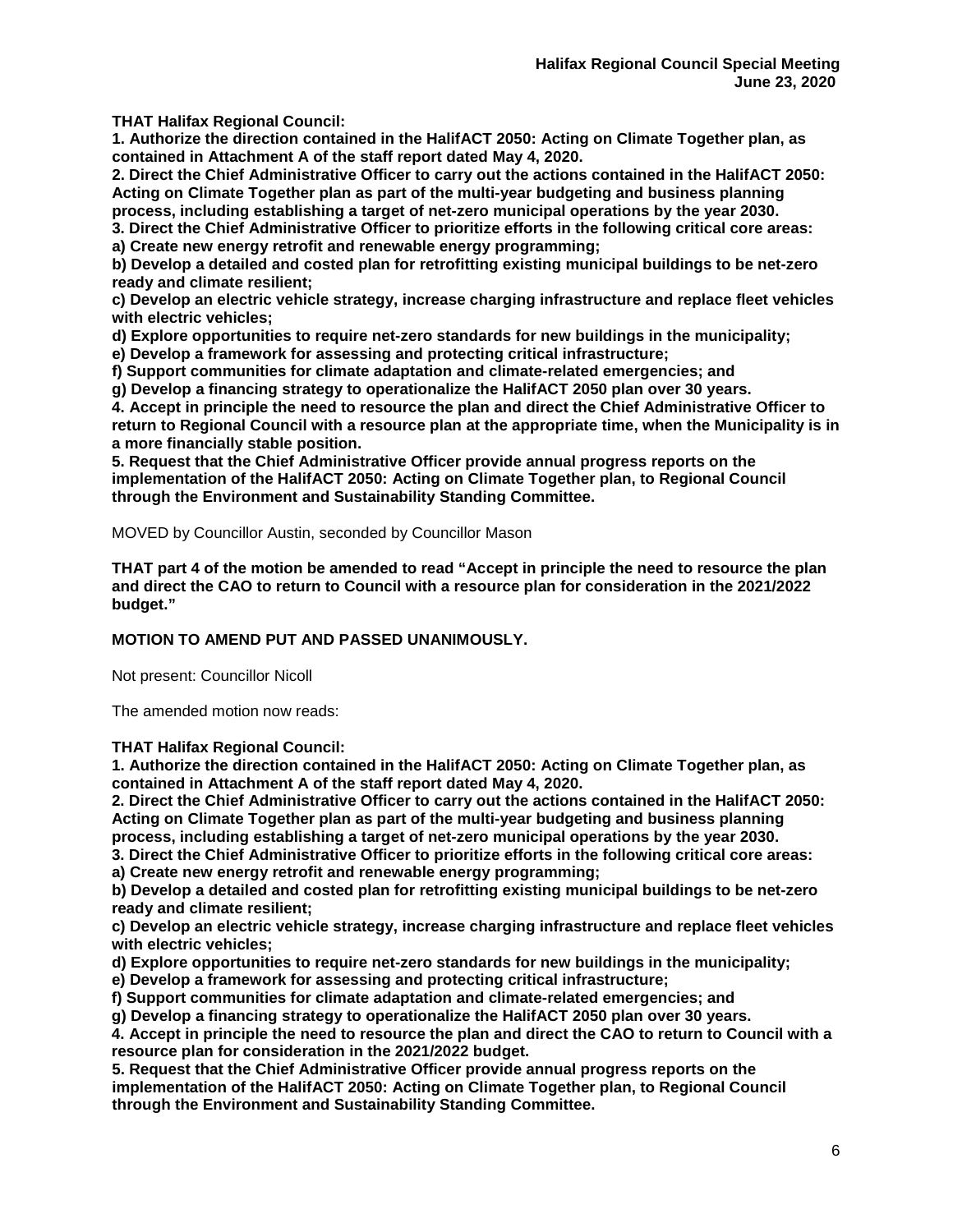## **MOTION PUT AND PASSED UNANIMOUSLY.**

Not present: Councillor Nicoll

# **9.1.7 Award – Tender 20-153 Wharf and Pier Repairs**

The following was before Council:

• A staff recommendation report dated June 2, 2020

MOVED by Councillor Mason, seconded by Councillor Austin

**THAT Halifax Regional Council award Tender 20-153 - Wharf and Pier Repairs to the lowest qualified bidder meeting specifications, Horseshoe Hill Construction Inc., for a total price of \$2,788,712 (net HST included) with funding from CB000087 - Wharf Recapitalization, as outlined in the Financial Implications section of the staff report dated June 2, 2020.**

**MOTION PUT AND PASSED.** (16 in favour, 1 against)

In favour: Mayor Savage, Deputy Mayor Blackburn, Councillors Streatch, Hendsbee, Karsten, Nicoll, Austin, Mancini, Mason, Smith, Cleary, Walker, Adams, Zurawski, Russell, Outhit

Against: Councillor Whitman

## **9.1.8 Infrastructure Funding Application - Active Transportation Enhancements - Mineville Road**

This item was deleted from the agenda during the approval of the order of business.

## **10. MOTIONS 10.1 Councillor Outhit**

MOVED by Councillor Cleary, seconded by Councillor Outhit

**THAT Halifax Regional Council request a staff report that outlines the history and identifies possible land use options for HRM owned lands located off Shore Drive in Bedford (a portion of PID 40918161).**

### **MOTION PUT AND PASSED UNANIMOUSLY.**

Not present: Councillor Nicoll

### **10.2 Councillor Cleary**

MOVED by Councillor Cleary, seconded by Councillor Mancini

### **THAT Halifax Regional Council direct the Chief Administrative Officer to amend Administrative Order 17 to add section 2CB to read that "Notwithstanding Section 2CA, there shall be no increase November 1st, 2020 to the annual remuneration to be paid to Members"**

### **MOTION PUT AND PASSED.** (13 in favour, 3 against)

In favour: Mayor Savage, Deputy Mayor Blackburn, Councillors Streatch, Hendsbee, Austin, Mancini, Mason, Smith, Cleary, Zurawski, Whitman, Russell, Outhit

Against: Councillors Karsten, Walker, Adams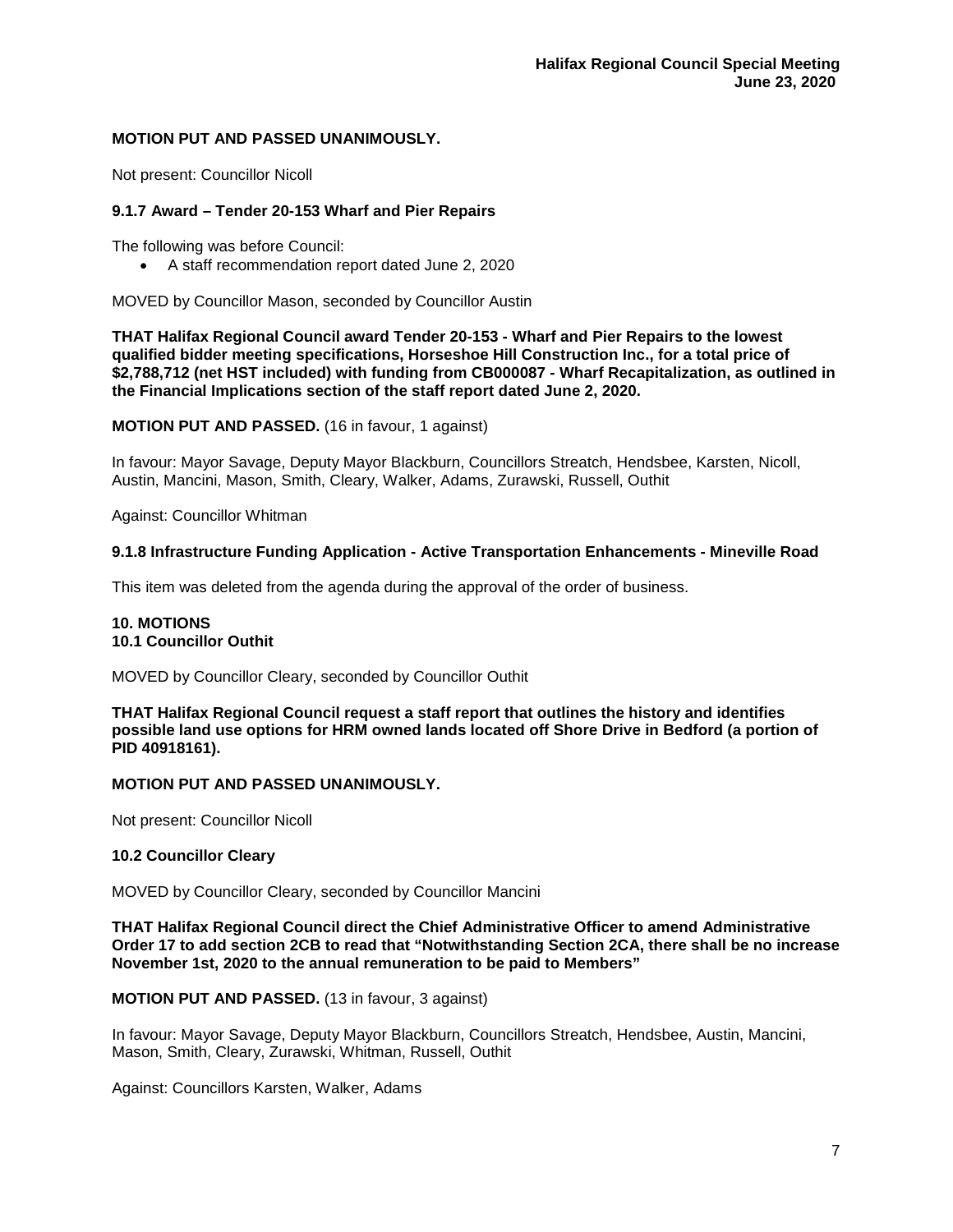Not present: Councillor Nicoll

# **11. IN CAMERA (IN PRIVATE)**

MOVED by Councillor Mason, seconded by Councillor Cleary

### **THAT Halifax Regional Council convene to In Camera (In Private) to discuss Item 11.1 PERSONNEL MATTER.**

## **MOTION PUT AND PASSED.**

## **11.1 PERSONNEL MATTER – Private and Confidential Report**

This matter was dealt with In Camera (In Private).

### Private and Confidential Information Items

1. Private and Confidential In Camera (In Private) Information Report - re: Property Matter

### **12. NOTICES OF MOTION 12.1 Councillor Austin**

"TAKE NOTICE that, at the next meeting of Halifax Regional Council to be held on July 7, 2020, I propose to:

1. move First Reading of proposed By-law C-503, amending By-law C-501, Respecting Vending on Municipal Lands, the purpose of which is to:

- add new vending locations on municipal properties for food service vehicles, artisans/craftspeople and newspaper boxes,
- add 18 sites for newspaper boxes in Schedule B for delivery of flyers, and
- address minor housekeeping components of the by-law relative to sites on arterial and major collector roads and update current street names; and

2. move amendments to Administrative Order 15, Respecting License, Permit and Processing Fees, the purpose of which is to include the Ferry Terminal Park fee for artisans and craftspeople pursuant to Bylaw C-501, Respecting Vending on Municipal Lands."

# **12.2 Councillor Austin**

"TAKE NOTICE that, at the next meeting of Halifax Regional Council to be held on July 7, 2020, I intend to move that Council rescind its motion of April 14, 2020 requesting a staff report on sidewalk patio placement."

# **12.3 Councillor Zurawski**

"TAKE NOTICE that, at the next meeting of Halifax Regional Council to be held on July 7, 2020, I intend to move a motion that Halifax Regional Council:

1. Renew the endorsement of former Mayor Peter Kelly, that August 6, 2020, be declared a Day of Peace, and support ICANS City Appeal for the banning of all nuclear weapons;

2. Direct that the City Hall carillion be rung 75 times as "Bells for Peace" at noon on August 6, to commemorate the tragic 75th anniversary of the atomic bombing of the Japanese cities of Nagasaki and Hiroshima by the United States of America;

3. Allow the creation of removable chalk outlines on the Grand Parade to commemorate the tens of thousands who were killed in the first and only deployment of nuclear weapons in war, and that Grand Parade be a place of gathering in responsible social distanced silence; and

4. Request the Mayor on behalf of Council write a letter to the Federal Government in support of the abolishment of nuclear weapons.